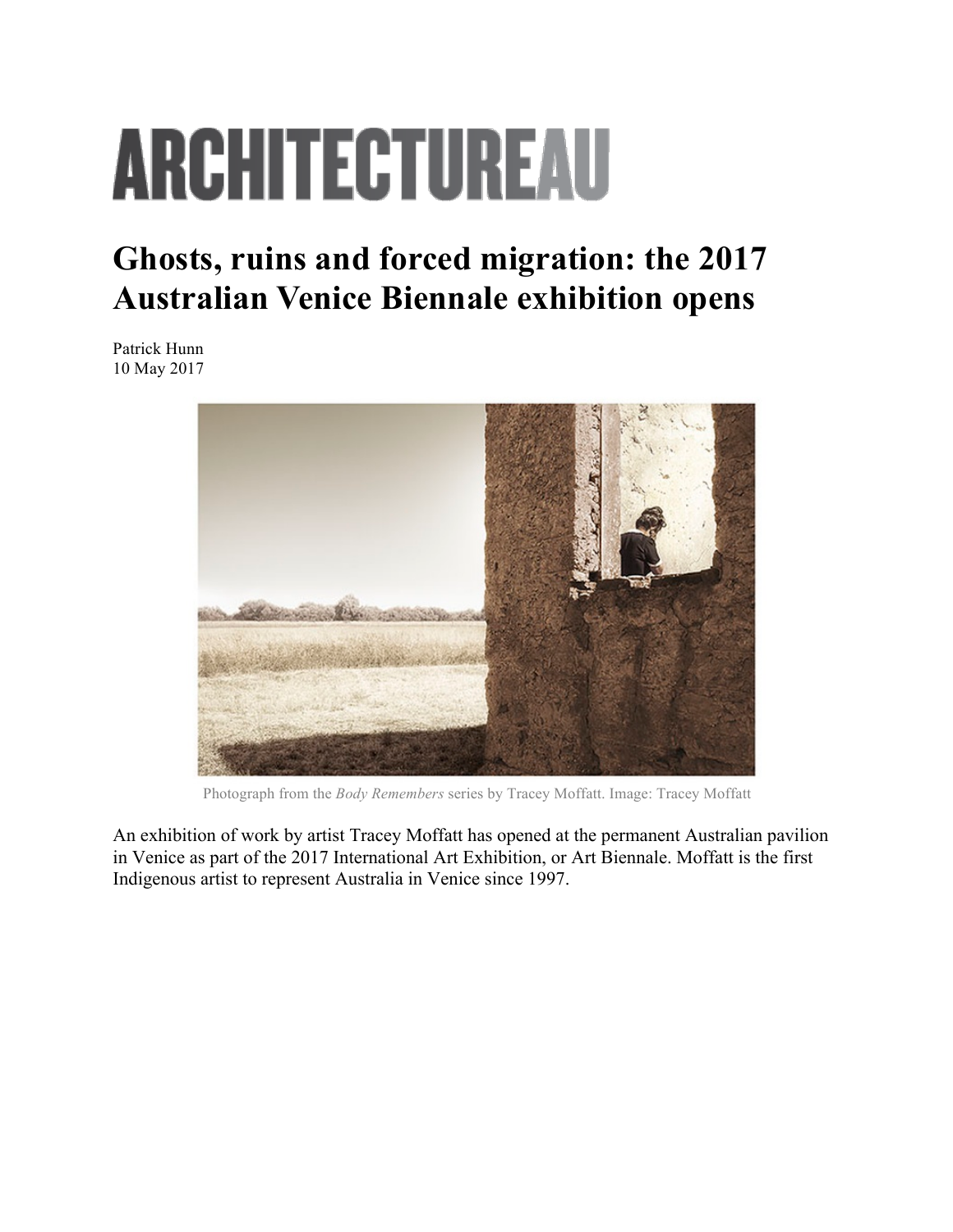

Photograph from the *Body Remembers* series by Tracey Moffatt. Image: Tracey Moffatt

Housed in the permanent Australian pavilion designed by Denton Corker Marshall that opened in 2015, *My Horizon* comprises two photographic series titled *Body Remembers* and *Passage* and two video works titled *Vigil* and *The White Ghosts.*

*Body Remembers* is a series of 10 photographs intended to evoke the lives of women who have undertaken domestic and emotional labour. *Passage* depicts a cast of characters acting out a series of "furtive encounters" on a deserted dock. Moffatt said, "*Passage* is a story as old as time itself. People throughout history and across cultures have always escaped across borders to seek new lives."



Photograph from the *Passage* series by Tracey Moffatt. Image: Tracey Moffatt

*Vigil* is a video work that juxtaposes news footage of boats filled with dark-skinned refugees with close-ups of Western celebrities. The piece, according to Moffatt, is "a blatant commentary on race. There is nothing subtle in the editing and construction of *Vigil."*